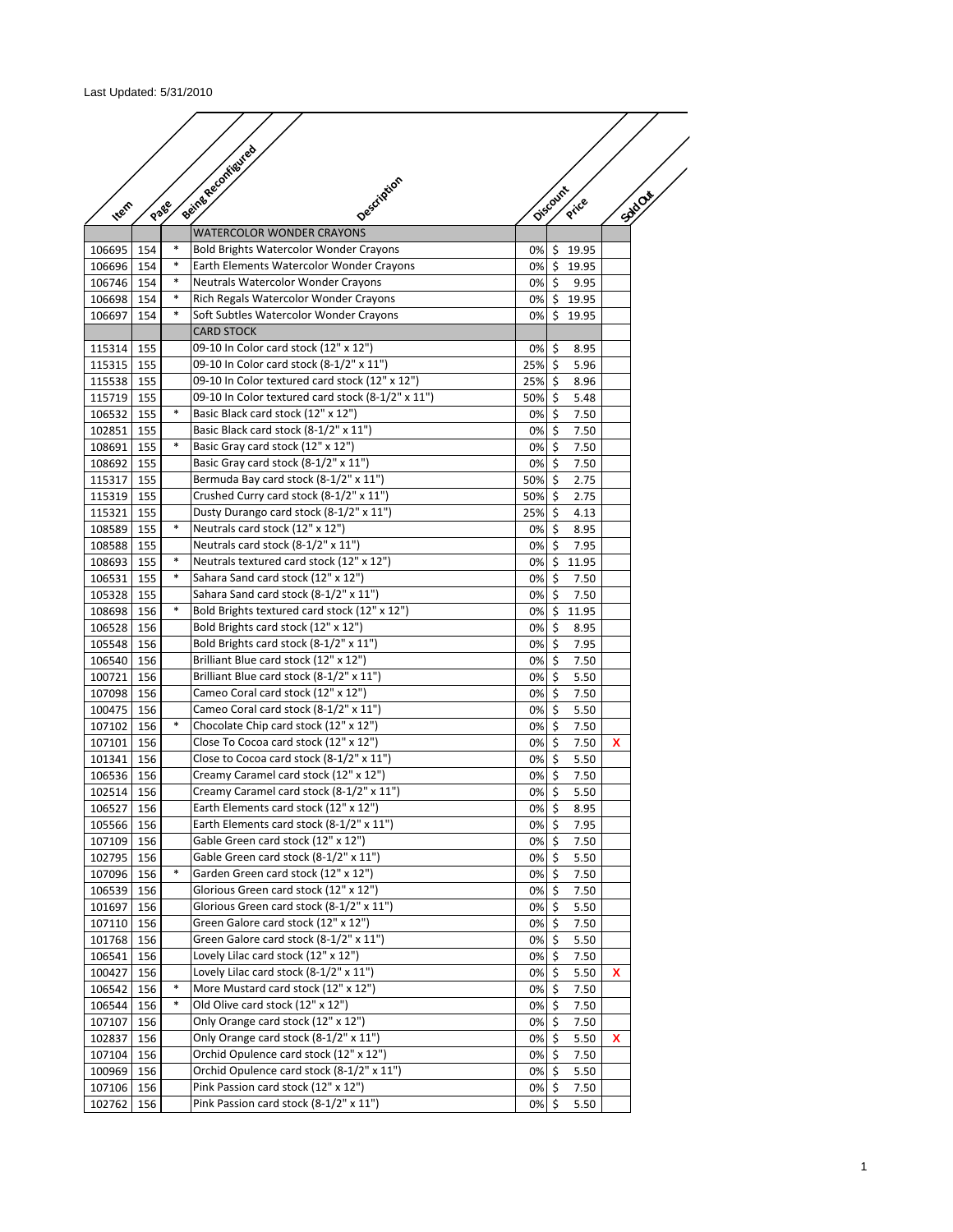| 107105 | 156 |        | Pixie Pink card stock (12" x 12")              | 0%    | \$                   | 7.50  |   |
|--------|-----|--------|------------------------------------------------|-------|----------------------|-------|---|
| 105121 | 156 |        | Pixie Pink card stock (8-1/2" x 11")           | 0%    | \$                   | 5.50  |   |
| 107100 | 156 | $\ast$ | Pumpkin Pie card stock (12" x 12")             | 0%    | \$                   | 7.50  |   |
| 106545 | 156 |        | Real Red card stock (12" x 12")                | 0%    | \$                   | 7.50  |   |
| 107099 | 156 |        | Really Rust card stock (12" x 12")             | 0%    | \$                   | 7.50  |   |
| 108697 | 156 | *      | Earth Elements textured card stock (12" x 12") | 0%    | \$                   | 11.95 |   |
| 100661 | 156 |        | Really Rust card stock (8-1/2" x 11")          | 0%    | \$                   | 5.50  |   |
| 106537 | 156 |        | Ruby Red card stock (12" x 12")                | 0%    | $\zeta$              | 7.50  |   |
| 102030 | 156 |        | Ruby Red card stock (8-1/2" x 11")             | 0%    | \$                   | 5.50  |   |
| 107097 | 156 |        | Summer Sun card stock (12" x 12")              | 0%    | \$                   | 7.50  |   |
|        |     |        | Summer Sun card stock (8-1/2" x 11")           | 0%    |                      |       |   |
| 103124 | 156 | *      |                                                |       | \$                   | 5.50  |   |
| 107103 | 156 |        | Tempting Turquoise card stock (12" x 12")      | 0%    | \$                   | 7.50  |   |
| 107108 | 156 |        | Yoyo Yellow card stock (12" x 12")             | 0%    | \$                   | 7.50  |   |
| 102824 | 156 |        | Yoyo Yellow card stock (8-1/2" x 11")          | 0%    | \$                   | 5.50  |   |
| 107078 | 157 |        | Almost Amethyst card stock (12" x 12")         | 0%    | \$                   | 7.50  |   |
| 102158 | 157 |        | Almost Amethyst card stock (8-1/2" x 11")      | 0%    | \$                   | 5.50  |   |
| 107089 | 157 | $\ast$ | Always Artichoke card stock (12" x 12")        | 0%    | $\boldsymbol{\zeta}$ | 7.50  |   |
| 107081 | 157 |        | Apricot Appeal card stock (12" x 12")          | 0%    | \$                   | 7.50  |   |
| 105124 | 157 |        | Apricot Appeal card stock (8-1/2" x 11")       | 0%    | \$                   | 5.50  |   |
| 106538 | 157 |        | Ballet Blue card stock (12" x 12")             | 0%    | \$                   | 7.50  |   |
| 100613 | 157 |        | Ballet Blue card stock (8-1/2" x 11")          | 0%    | \$                   | 5.50  |   |
| 106543 | 157 |        | Barely Banana card stock (12" x 12")           | 0%    | \$                   | 7.50  |   |
| 102701 | 157 |        | Barely Banana card stock (8-1/2" x 11")        | 0%    | \$                   | 5.50  |   |
|        | 157 | $\ast$ | Bashful Blue card stock (12" x 12")            |       | \$                   | 7.50  |   |
| 106535 |     |        |                                                | 0%    |                      |       |   |
| 107082 | 157 |        | Blush Blossom card stock (12" x 12")           | 0%    | \$                   | 7.50  |   |
| 103318 | 157 |        | Blush Blossom card stock (8-1/2" x 11")        | 0%    | \$                   | 5.50  |   |
| 107092 | 157 |        | Bordering Blue card stock (12" x 12")          | 0%    | \$                   | 7.50  |   |
| 102630 | 157 |        | Bordering Blue card stock (8-1/2" x 11")       | 0%    | \$                   | 5.50  |   |
| 106533 | 157 | *      | Bravo Burgundy card stock (12" x 12")          | 0%    | \$                   | 7.50  |   |
| 107091 | 157 |        | Brocade Blue card stock (12" x 12")            | 0%    | \$                   | 7.50  |   |
| 101166 | 157 |        | Brocade Blue card stock (8-1/2" x 11")         | 0%    | \$                   | 5.50  |   |
| 107095 | 157 | $\ast$ | Card Stock Not Quite Navy (12" x 12")          | 0%    | \$                   | 7.50  |   |
| 107080 | 157 | $\ast$ | Certainly Celery card stock (12" x 12")        | 0%    | $\zeta$              | 7.50  |   |
| 107085 | 157 | $\ast$ | Elegant Eggplant card stock (12" x 12")        | 0%    | \$                   | 7.50  |   |
| 106534 | 157 |        | Handsome Hunter card stock (12" x 12")         | 0%    | \$                   | 7.50  |   |
| 105122 | 157 |        | Handsome Hunter card stock (8-1/2" x 11")      | 0%    | \$                   | 5.50  |   |
| 107077 | 157 |        | Lavender Lace card stock (12" x 12")           | 0%    | \$                   | 7.50  |   |
|        | 157 |        | Lavender Lace card stock (8-1/2" x 11")        | 0%    | \$                   | 5.50  |   |
| 101614 |     |        | Mellow Moss card stock (12" x 12")             |       |                      |       |   |
| 106548 | 157 |        |                                                | 0%    | \$                   | 7.50  |   |
| 102898 | 157 |        | Mellow Moss card stock (8-1/2" x 11")          | 0%    | \$                   | 5.50  |   |
| 106547 | 157 | $\ast$ | Night of Navy card stock (12" x 12")           | 0%    | \$                   | 7.50  |   |
| 107083 | 157 |        | Pale Plum card stock (12" x 12")               | 0%    | $\zeta$              | 7.50  |   |
| 101658 | 157 |        | Pale Plum card stock (8-1/2" x 11")            | 0% \$ |                      | 5.50  |   |
| 107084 | 157 | $\ast$ | Perfect Plum card stock (12" x 12")            | 0%    | $\sqrt{ }$           | 7.50  |   |
| 106546 | 157 | $\ast$ | Pretty in Pink card stock (12" x 12")          | 0%    | $\ddot{\mathsf{S}}$  | 7.50  |   |
| 107087 | 157 | $\ast$ | Regal Rose card stock (12" x 12")              | 0%    | $\ddot{\mathsf{S}}$  | 7.50  |   |
| 106526 | 157 | $\ast$ | Rich Regals card stock (12" x 12")             | 0%    | \$                   | 8.95  |   |
| 105567 | 157 |        | Rich Regals card stock (8-1/2" x 11")          | 0%    | \$                   | 7.95  |   |
| 108696 | 157 | $\ast$ | Rich Regals textured card stock (12" x 12")    | 0%    | \$                   | 11.95 |   |
| 107086 | 157 |        | Rose Red card stock (12" x 12")                | 0%    | \$                   | 7.50  |   |
| 107079 | 157 |        | Sage Shadow card stock (12" x 12")             | 0%    | \$                   | 7.50  | x |
| 101563 | 157 |        | Sage Shadow card stock (8-1/2" x 11")          | 0%    | -\$                  | 5.50  | x |
| 107088 | 157 | $\ast$ | So Saffron card stock (12" x 12")              | 0%    | \$                   | 7.50  |   |
|        |     |        | Soft Subtles card stock (12" x 12")            |       |                      |       |   |
| 106525 | 157 |        | Soft Subtles card stock (8-1/2" x 11")         | 0%    | $\ddot{\mathsf{S}}$  | 8.95  |   |
| 105568 | 157 |        |                                                | 0%    | \$                   | 7.95  |   |
| 108695 | 157 | $\ast$ | Soft Subtles textured card stock (12" x 12")   | 0%    | \$                   | 11.95 |   |
| 107090 | 157 |        | Taken with Teal card stock (12" x 12")         | 0%    | $\zeta$              | 7.50  |   |
| 101584 | 157 |        | Taken with Teal card stock (8-1/2" x 11")      | 0%    | $\mathsf{\dot{S}}$   | 5.50  |   |
| 102125 | 159 | $\ast$ | Kraft card stock (12" x 12")                   | 0%    | \$                   | 7.50  |   |
| 107070 | 159 |        | Kraft card stock (8-1/2" x 11")                | 0%    | \$                   | 7.50  |   |
| 106530 | 159 | $\ast$ | Very Vanilla card stock (12" x 12")            | 0%    | \$                   | 7.50  |   |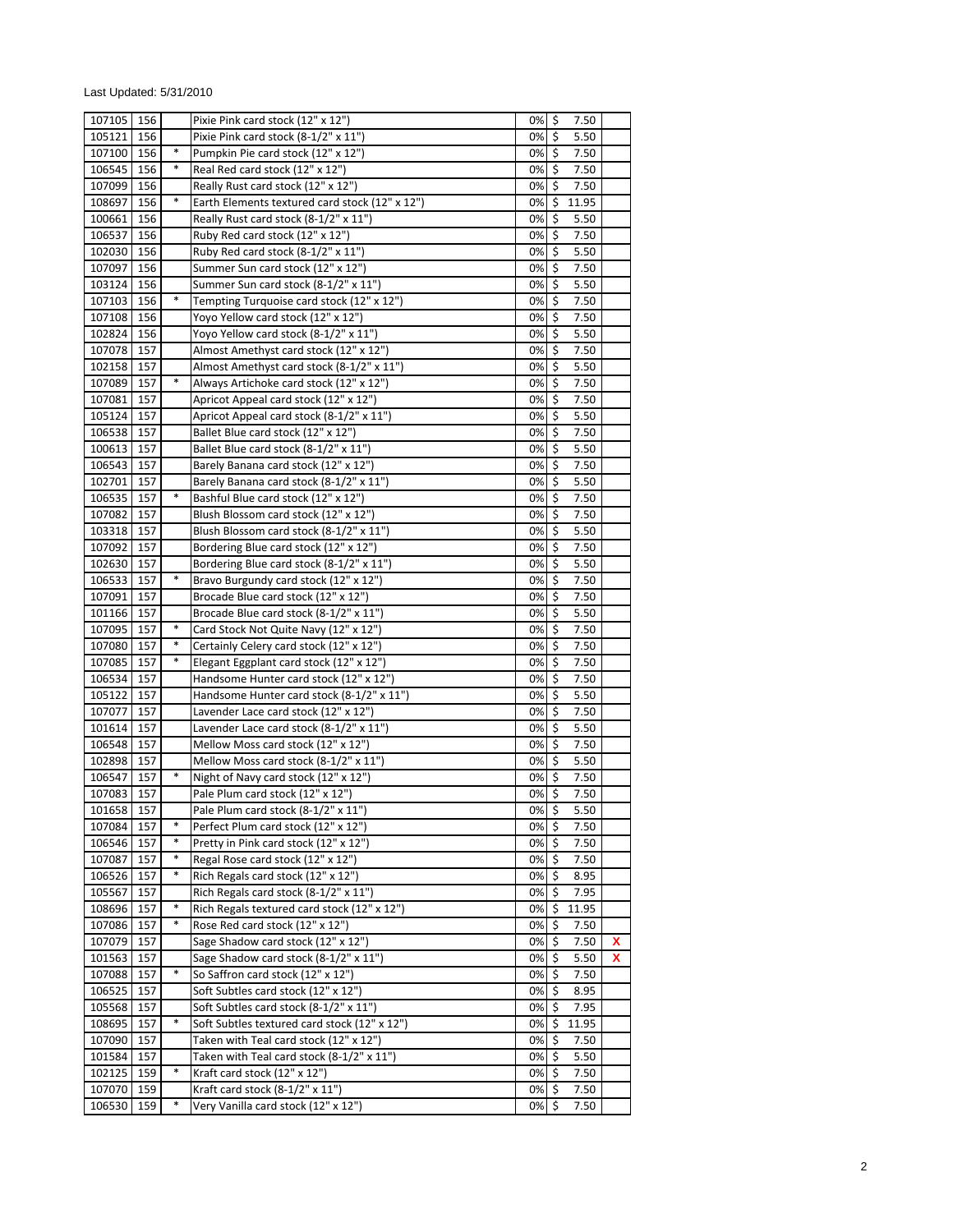| 106529 | 159 | $\ast$ | Whisper White card stock (12" x 12")        | 0%    | \$                   | 7.50  |  |
|--------|-----|--------|---------------------------------------------|-------|----------------------|-------|--|
|        |     |        |                                             |       |                      |       |  |
|        |     |        | <b>CLASSIC STAMPIN' PADS</b>                |       |                      |       |  |
| 104315 | 155 |        | Basic Brown Classic Stampin' Pad            | 0%    | \$                   | 5.95  |  |
| 115655 | 155 |        | Bermuda Bay Classic Stampin' Pad            | 25%   | $\zeta$              | 4.46  |  |
| 115659 | 155 |        | Crushed Curry Classic Stampin' Pad          | 25%   | \$                   | 4.46  |  |
| 115654 | 155 |        | Dusty Durango Classic Stampin' Pad          | 25%   | \$                   | 4.46  |  |
| 103274 | 155 |        | Going Gray Classic Stampin' Pad             | 0%    | \$                   | 5.95  |  |
|        |     | *      |                                             |       |                      |       |  |
| 105562 | 156 |        | <b>Bold Brights Classic Stampin' Pads</b>   | 0%    | \$                   | 57.95 |  |
| 105550 | 156 | $\ast$ | <b>Bold Brights Classic Stampin' Spots</b>  | 0%    | \$                   | 22.50 |  |
| 100691 | 156 |        | Brilliant Blue Classic Stampin' Pad         | 0%    | \$                   | 5.95  |  |
| 103035 | 156 |        | Cameo Coral Classic Stampin' Pad            | 0%    | \$                   | 5.95  |  |
| 103139 | 156 |        | Close to Cocoa Classic Stampin' Pad         | 0%    | \$                   | 5.95  |  |
| 103220 | 156 |        | Creamy Caramel Classic Stampin' Pad         | 0%    | \$                   | 5.95  |  |
| 105563 | 156 | *      | Earth Elements Classic Stampin' Pads        | 0%    | \$                   | 57.95 |  |
| 105551 | 156 | $\ast$ | Earth Elements Classic Stampin' Spots       | 0%    | \$                   | 22.50 |  |
|        |     |        |                                             |       |                      |       |  |
| 101673 | 156 |        | Gable Green Classic Stampin' Pad            | 0%    | \$                   | 5.95  |  |
| 103040 | 156 |        | Glorious Green Classic Stampin' Pad         | 0%    | \$                   | 5.95  |  |
| 102122 | 156 |        | Green Galore Classic Stampin' Pad           | 0%    | \$                   | 5.95  |  |
| 102874 | 156 |        | Lovely Lilac Classic Stampin' Pad           | 0%    | \$                   | 5.95  |  |
| 102696 | 156 |        | Only Orange Classic Stampin' Pad            | 0%    | \$                   | 5.95  |  |
| 101859 | 156 |        | Orchid Opulence Classic Stampin' Pad        | 0%    | \$                   | 5.95  |  |
| 101212 | 156 |        | Pink Passion Classic Stampin' Pad           | 0%    | \$                   | 5.95  |  |
| 105212 | 156 |        | Pixie Pink Classic Stampin' Pad             | 0%    | \$                   | 5.95  |  |
| 102549 | 156 |        | Really Rust Classic Stampin' Pad            | 0%    | \$                   | 5.95  |  |
|        |     |        |                                             |       |                      |       |  |
| 102259 | 156 |        | Ruby Red Classic Stampin' Pad               | 0%    | \$                   | 5.95  |  |
| 100537 | 156 |        | Summer Sun Classic Stampin' Pad             | 0%    | \$                   | 5.95  |  |
| 102717 | 156 |        | Yoyo Yellow Classic Stampin' Pad            | 0%    | \$                   | 5.95  |  |
| 101723 | 157 |        | Almost Amethyst Classic Stampin' Pad        | 0%    | \$                   | 5.95  |  |
| 105218 | 157 |        | Apricot Appeal Classic Stampin' Pad         | 0%    | $\boldsymbol{\zeta}$ | 5.95  |  |
| 100907 | 157 |        | Ballet Blue Classic Stampin' Pad            | 0%    | \$                   | 5.95  |  |
| 101170 | 157 |        | Barely Banana Classic Stampin' Pad          | 0%    | \$                   | 5.95  |  |
| 102609 | 157 |        | Blush Blossom Classic Stampin' Pad          | 0%    | \$                   | 5.95  |  |
| 102265 | 157 |        | Bordering Blue Classic Stampin' Pad         | 0%    | \$                   | 5.95  |  |
| 101102 | 157 |        | Brocade Blue Classic Stampin' Pad           | 0%    | \$                   | 5.95  |  |
| 105215 | 157 |        | Handsome Hunter Classic Stampin' Pad        | 0%    | \$                   | 5.95  |  |
| 101305 | 157 |        | Lavender Lace Classic Stampin' Pad          | 0%    | \$                   | 5.95  |  |
|        |     |        |                                             |       |                      |       |  |
| 102774 | 157 |        | Mellow Moss Classic Stampin' Pad            | 0%    | \$                   | 5.95  |  |
| 102732 | 157 |        | Pale Plum Classic Stampin' Pad              | 0%    | \$                   | 5.95  |  |
| 105564 | 157 | $\ast$ | Rich Regals Classic Stampin' Pads           | 0%    | \$                   | 57.95 |  |
| 105552 | 157 | $\ast$ | Rich Regals Classic Stampin' Spots          | 0%    | \$                   | 22.50 |  |
| 102532 | 157 |        | Sage Shadow Classic Stampin' Pad            | 0%    | $\zeta$              | 5.95  |  |
| 105565 | 157 | *      | Soft Subtles Classic Stampin' Pads          | 0%    | \$                   | 57.95 |  |
| 105553 | 157 |        | Soft Subtles Classic Stampin' Spots         | 0% \$ |                      | 22.50 |  |
| 103257 | 157 |        | Taken with Teal Classic Stampin' Pad        | 0%    | \$                   | 5.95  |  |
|        |     |        | <b>CLASSIC INK REFILLS</b>                  |       |                      |       |  |
| 115661 | 155 |        | Bermuda Bay Classic Stampin' Ink refill     | 25%   | $\zeta$              | 2.21  |  |
| 104314 | 155 |        | Basic Brown Classic Stampin' Ink refill     | 0%    | \$                   | 2.95  |  |
| 115665 | 155 |        | Crushed Curry Classic Stampin' Ink refill   | 0%    | $\ddot{\mathsf{S}}$  | 2.95  |  |
|        |     |        | Dusty Durango Classic Stampin' Ink refill   |       |                      |       |  |
| 115660 | 155 |        |                                             | 0%    | \$                   | 2.95  |  |
| 102521 | 155 |        | Going Gray Classic Stampin' Ink refill      | 0%    | \$                   | 2.95  |  |
| 105554 | 156 | *      | Bold Brights Classic Stampin' Ink refills   | 0%    | \$                   | 28.95 |  |
| 100763 | 156 |        | Brilliant Blue Classic Stampin' Ink refill  | 0%    | \$                   | 2.95  |  |
| 102238 | 156 |        | Cameo Coral Classic Stampin' Ink refill     | 0%    | \$                   | 2.95  |  |
| 102444 | 156 |        | Close to Cocoa Classic Stampin' Ink refill  | 0%    | $\ddot{\mathsf{S}}$  | 2.95  |  |
| 101478 | 156 |        | Creamy Caramel Classic Stampin' Ink refill  | 0%    | \$                   | 2.95  |  |
| 105555 | 156 |        | Earth Elements Classic Stampin' Ink refills | 0%    | \$                   | 28.95 |  |
| 101483 | 156 |        | Gable Green Classic Stampin' Ink refill     | 0%    | \$                   | 2.95  |  |
| 101453 | 156 |        | Glorious Green Classic Stampin' Ink         | 0%    | \$                   | 2.95  |  |
| 101735 | 156 |        | Green Galore Classic Stampin' Ink refill    | 0%    | $\zeta$              | 2.95  |  |
| 103077 | 156 |        | Lovely Lilac Classic Stampin' Ink refill    | 0%    | \$                   | 2.95  |  |
|        |     |        | Only Orange Classic Stampin' Ink refill     | 0%    | \$                   | 2.95  |  |
| 102931 | 156 |        |                                             |       |                      |       |  |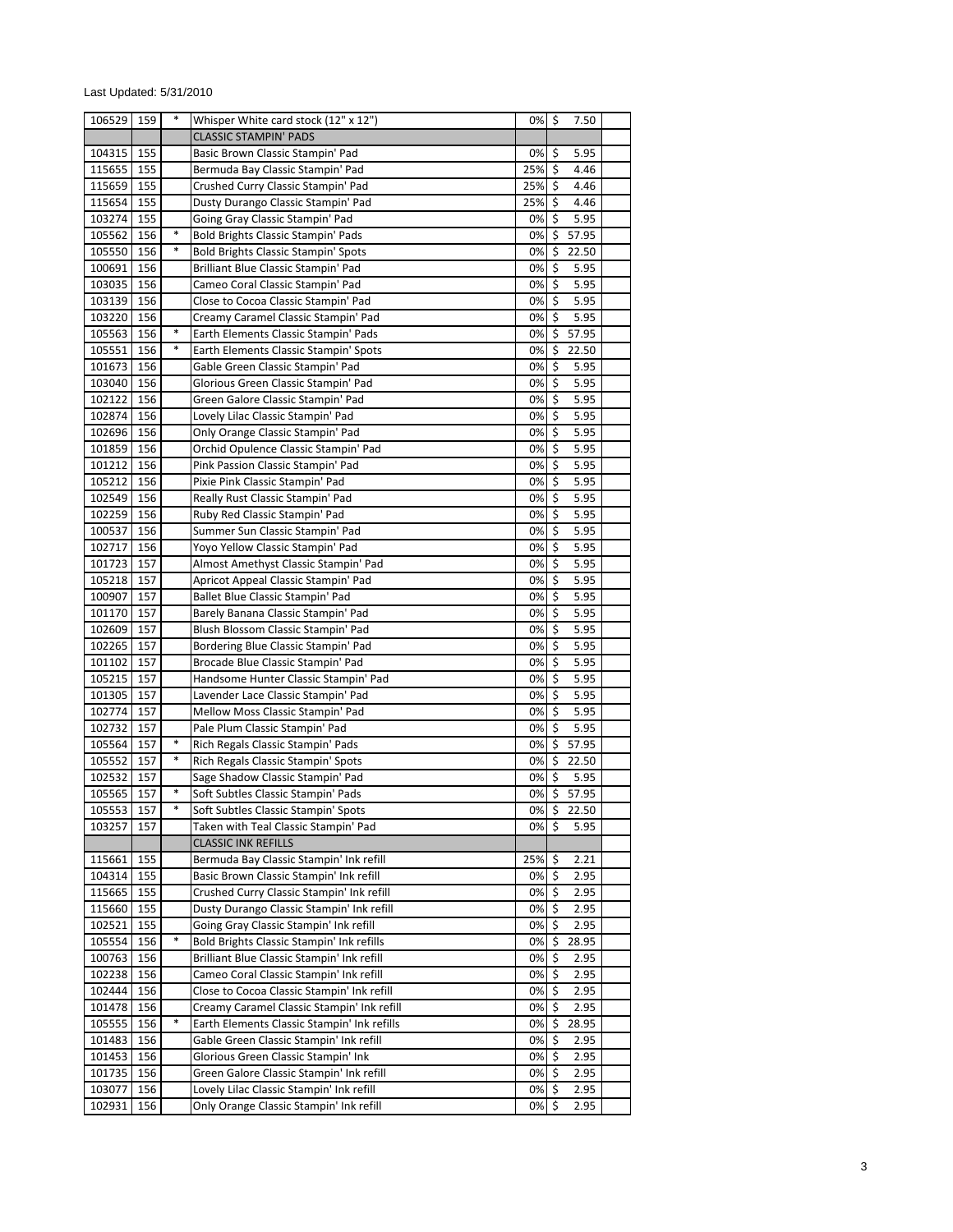| 101324 | 156 |        | Orchid Opulence Classic Stampin' Ink refill     | 0%  | \$<br>2.95                   |  |
|--------|-----|--------|-------------------------------------------------|-----|------------------------------|--|
| 102308 | 156 |        | Pink Passion Classic Stampin' Ink refill        | 0%  | \$<br>2.95                   |  |
| 105224 | 156 |        | Pixie Pink Classic Stampin' Ink refill          | 0%  | \$<br>2.95                   |  |
| 100685 | 156 |        | Really Rust Classic Stampin' Ink refill         | 0%  | \$<br>2.95                   |  |
| 100532 | 156 |        | Ruby Red Classic Stampin' Ink refill            | 0%  | \$<br>2.95                   |  |
| 101231 | 156 |        | Summer Sun Classic Stampin' Ink refill          | 0%  | \$<br>2.95                   |  |
| 101986 | 156 |        | Yoyo Yellow Classic Stampin' Ink refill         | 0%  | \$<br>2.95                   |  |
| 102580 | 157 |        | Almost Amethyst Classic Stampin' Ink refill     | 0%  | $\zeta$<br>2.95              |  |
| 105231 | 157 |        | Apricot Appeal Classic Stampin' Ink refill      | 0%  | \$<br>2.95                   |  |
| 101713 | 157 |        | Ballet Blue Classic Stampin' Ink refill         | 0%  | \$<br>2.95                   |  |
| 100639 | 157 |        | Barely Banana Classic Stampin' Ink refill       | 0%  | \$<br>2.95                   |  |
| 100614 | 157 |        | Blush Blossom Classic Stampin' Ink refill       | 0%  | \$<br>2.95                   |  |
| 100940 | 157 |        | Bordering Blue Classic Stampin' Ink refill      | 0%  | $\zeta$<br>2.95              |  |
| 100408 | 157 |        | Brocade Blue Classic Stampin' Ink refill        | 0%  | \$<br>2.95                   |  |
|        |     |        |                                                 |     |                              |  |
| 105557 | 157 |        | Soft Subtles Classic Stampin' Ink refills       | 0%  | \$<br>28.95                  |  |
| 105227 | 157 |        | Handsome Hunter Classic Stampin' Ink refill     | 0%  | \$<br>2.95                   |  |
| 100862 | 157 |        | Lavender Lace Classic Stampin' Ink refill       | 0%  | $\boldsymbol{\zeta}$<br>2.95 |  |
| 101771 | 157 |        | Mellow Moss Classic Stampin' Ink refill         | 0%  | \$<br>2.95                   |  |
| 101268 | 157 |        | Pale Plum Classic Stampin' Ink refill           | 0%  | \$<br>2.95                   |  |
| 105556 | 157 | $\ast$ | Rich Regals Classic Stampin' Ink refills        | 0%  | \$<br>28.95                  |  |
| 100720 | 157 |        | Sage Shadow Classic Stampin' Ink refill         | 0%  | \$<br>2.95                   |  |
| 100550 | 157 |        | Taken with Teal Classic Stampin' Ink refill     | 0%  | \$<br>2.95                   |  |
|        |     |        | <b>STAMPIN' AROUND CARTRIDGES</b>               |     |                              |  |
| 103674 | 156 |        | Brilliant Blue jumbo Stampin' Around cartridge  | 0%  | 7.50<br>\$                   |  |
| 100871 | 156 |        | Brilliant Blue Stampin' Around cartridge        | 0%  | \$<br>5.25                   |  |
| 102496 | 156 |        | Chocolate Chip Stampin' Around cartridge        | 0%  | 5.25<br>\$                   |  |
| 100714 | 156 |        | Close to Cocoa Stampin' Around cartridge        | 0%  | \$<br>5.25                   |  |
| 103676 | 156 |        | Glorious Green jumbo Stampin' Around cartridge  | 0%  | \$<br>7.50                   |  |
| 102212 | 156 |        | Glorious Green Stampin' Around cartridge        | 0%  | \$<br>5.25                   |  |
| 103677 | 156 |        | Lovely Lilac jumbo Stampin' Around cartridge    | 0%  | \$<br>7.50                   |  |
|        |     |        |                                                 |     |                              |  |
| 103672 | 156 |        | More Mustard jumbo Stampin' Around cartridge    | 0%  | \$<br>7.50                   |  |
| 105203 | 156 |        | Pixie Pink Stampin' Around cartridge            | 0%  | \$<br>5.25                   |  |
| 103673 | 156 |        | Ruby Red jumbo Stampin' Around cartridge        | 0%  | $\zeta$<br>7.50              |  |
| 103670 | 156 |        | Old Olive jumbo Stampin' Around cartridge       | 0%  | \$<br>7.50                   |  |
| 105200 | 156 |        | Pumpkin Pie Stampin' Around cartridge           | 0%  | \$<br>5.25                   |  |
| 102996 | 156 |        | Real Red Stampin' Around cartridge              | 0%  | \$<br>5.25                   |  |
| 103675 | 156 |        | Real Red jumbo Stampin' Around cartridge        | 0%  | \$<br>7.50                   |  |
| 101199 | 156 |        | Tempting Turquoise Stampin' Around cartridge    | 0%  | $\zeta$<br>5.25              |  |
| 105199 | 157 |        | Always Artichoke Stampin' Around cartridge      | 0%  | \$<br>5.25                   |  |
| 103662 | 157 |        | Ballet Blue jumbo Stampin' Around cartridge     | 0%  | \$<br>7.50                   |  |
| 102305 | 157 |        | Ballet Blue Stampin' Around cartridge           | 0%  | \$<br>5.25                   |  |
| 105206 | 157 |        | Bashful Blue jumbo Stampin' Around cartridge    | 0%  | $\overline{\xi}$<br>7.50     |  |
| 105204 | 157 |        | Bashful Blue Stampin' Around cartridge          | 0%  | \$<br>5.25                   |  |
| 105207 | 157 |        | Bravo Burgundy jumbo Stampin' Around cartridge  | 0%  | $\ddot{\mathsf{S}}$<br>7.50  |  |
| 105197 | 157 |        | Bravo Burgundy Stampin' Around cartridge        | 0%  | \$<br>5.25                   |  |
| 105205 | 157 |        | Handsome Hunter jumbo Stampin' Around cartridge | 0%  | \$<br>7.50                   |  |
| 105198 | 157 |        | Handsome Hunter Stampin' Around cartridge       | 0%  | \$<br>5.25                   |  |
| 101812 | 157 |        | Lavender Lace Stampin' Around cartridge         | 0%  | \$<br>5.25                   |  |
| 103667 | 157 |        | Mellow Moss jumbo Stampin' Around cartridge     | 0%  | \$<br>7.50                   |  |
|        |     |        | Perfect Plum jumbo Stampin' Around cartridge    |     | \$                           |  |
| 103666 | 157 |        |                                                 | 0%  | 7.50                         |  |
| 105201 | 157 |        | So Saffron Stampin' Around cartridge            | 0%  | \$<br>5.25                   |  |
| 105194 | 157 |        | Certainly Celery Stampin' Around cartridge      | 0%  | \$<br>5.25                   |  |
| 103664 | 157 |        | Night of Navy Stampin' Around cartridge         | 0%  | \$<br>7.50                   |  |
| 103668 | 157 |        | Pretty in Pink jumbo Stampin' Around cartridge  | 0%  | \$<br>7.50                   |  |
| 100562 | 157 |        | Pretty in Pink Stampin' Around cartridge        | 0%  | \$<br>5.25                   |  |
|        |     |        | STAMPIN' WRITE MARKER                           |     |                              |  |
| 105541 | 154 | $\ast$ | <b>Many Marvelous Markers</b>                   | 0%  | \$125.95                     |  |
| 116329 | 155 |        | 09-10 In Color Stampin' Write markers           | 25% | \$<br>13.46                  |  |
| 109126 | 155 | $\ast$ | Neutrals Stampin' Write markers                 | 0%  | \$<br>10.95                  |  |
| 105538 | 156 | $\ast$ | <b>Bold Brights Stampin' Write markers</b>      | 0%  | 31.95<br>\$                  |  |
| 100057 | 156 |        | Brilliant Blue Stampin' Write marker            | 0%  | \$<br>3.25                   |  |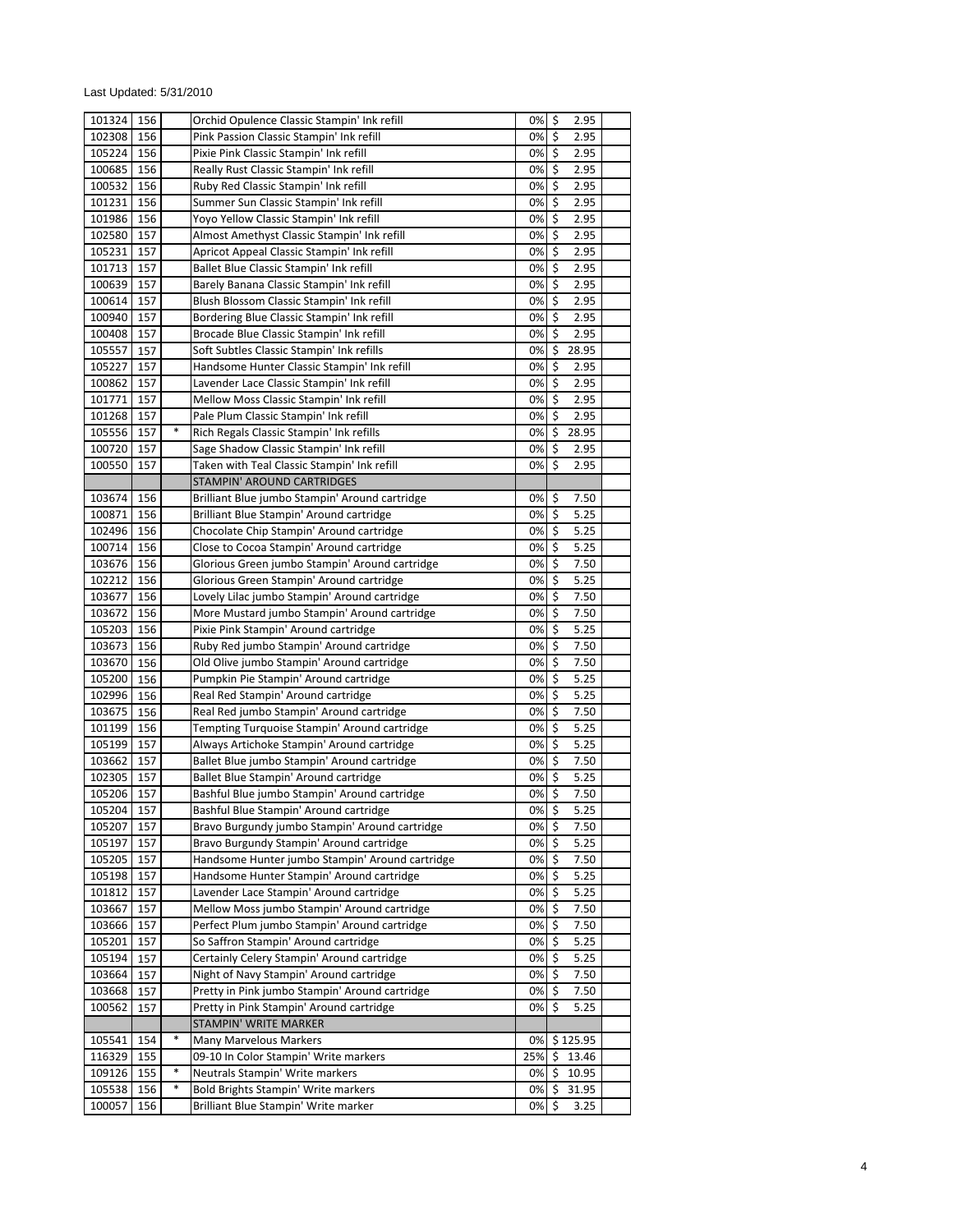| 100074           | 156        |        | Cameo Coral Stampin' Write marker                                         | 0%       | \$               | 3.25         |   |
|------------------|------------|--------|---------------------------------------------------------------------------|----------|------------------|--------------|---|
| 100072           | 156        |        | Close to Cocoa Stampin' Write marker                                      | 0%       | \$               | 3.25         |   |
| 100078           | 156        |        | Creamy Caramel Stampin' Write marker                                      | 0%       | \$               | 3.25         |   |
| 105539           | 156        | $\ast$ | Earth Elements Stampin' Write markers                                     | 0%       | $\overline{\xi}$ | 31.95        |   |
| 100049           | 156        |        | Gable Green Stampin' Write marker                                         | 0%       | \$               | 3.25         |   |
| 100047           | 156        |        | Glorious Green Stampin' Write marker                                      | 0%       | \$               | 3.25         |   |
| 100048           | 156        |        | Green Galore Stampin' Write marker                                        | 0%       | \$               | 3.25         |   |
| 100056           | 156        |        | Lovely Lilac Stampin' Write marker                                        | 0%       | \$               | 3.25         |   |
|                  |            |        |                                                                           |          |                  |              |   |
| 100051           | 156        |        | Only Orange Stampin' Write marker                                         | 0%       | \$               | 3.25         |   |
| 100055           | 156        |        | Orchid Opulence Stampin' Write marker                                     | 0%       | \$               | 3.25         |   |
| 100053           | 156        |        | Pink Passion Stampin' Write marker                                        | 0%       | \$               | 3.25         |   |
| 105112           | 156        |        | Pixie Pink Stampin' Write marker                                          | 0%       | $\overline{\xi}$ | 3.25         |   |
| 100073           | 156        |        | Really Rust Stampin' Write marker                                         | 0%       | $\overline{\xi}$ | 3.25         |   |
| 100075           | 156        |        | Ruby Red Stampin' Write marker                                            | 0%       | \$               | 3.25         |   |
| 100077           | 156        |        | Summer Sun Stampin' Write marker                                          | 0%       | \$               | 3.25         |   |
| 100050           | 156        |        | Yoyo Yellow Stampin' Write marker                                         | 0%       | \$               | 3.25         |   |
| 100043           | 157        |        | Almost Amethyst Stampin' Write marker                                     | 0%       | \$               | 3.25         | x |
| 105107           | 157        |        | Apricot Appeal Stampin' Write marker                                      | 0%       | \$               | 3.25         |   |
| 100066           | 157        |        | Ballet Blue Stampin' Write marker                                         | 0%       | \$               | 3.25         |   |
| 100039           | 157        |        | Barely Banana Stampin' Write marker                                       | 0%       | \$               | 3.25         | X |
| 100070           | 157        |        | Bordering Blue Stampin' Write marker                                      | 0%       | \$               | 3.25         |   |
| 100064           | 157        |        | Brocade Blue Stampin' Write marker                                        | 0%       | \$               | 3.25         |   |
| 105116           | 157        |        | Handsome Hunter Stampin' Write marker                                     | 0%       | \$               | 3.25         |   |
|                  |            |        |                                                                           |          |                  |              |   |
| 100041           | 157        |        | Lavender Lace Stampin' Write marker                                       | 0%       | $\varsigma$      | 3.25         |   |
| 100038           | 157        |        | Mellow Moss Stampin' Write marker                                         | 0%       | $\overline{\xi}$ | 3.25         | x |
| 100036           | 157        |        | Pale Plum Stampin' Write marker                                           | 0%       | \$               | 3.25         |   |
| 105540           | 157        | $\ast$ | Rich Regals Stampin' Write markers                                        | 0%       | \$               | 31.95        |   |
| 100040           | 157        |        | Sage Shadow Stampin' Write marker                                         | 0%       | \$               | 3.25         |   |
| 105537           | 157        | $\ast$ | Soft Subtles Stampin' Write markers                                       | 0%       | \$               | 31.95        |   |
| 100068           | 157        |        | Taken with Teal Stampin' Write marker                                     | 0%       | \$               | 3.25         |   |
|                  |            |        |                                                                           |          |                  |              |   |
|                  |            |        | <b>CRAFT STAMPIN' PADS</b>                                                |          |                  |              |   |
| 105558           | 156        | $\ast$ | <b>Bold Brights Craft Stampin' Pads</b>                                   | 0%       | \$               | 80.95        |   |
| 105439           | 156        | *      | <b>Bold Brights Craft Stampin' Spots</b>                                  | 0%       |                  | 25.95        |   |
|                  | 156        |        |                                                                           | 0%       | \$               | 7.50         |   |
| 101843           |            |        | Brilliant Blue Craft Stampin' Pad                                         |          | \$               |              |   |
| 101933           | 156        |        | Cameo Coral Craft Stampin' Pad                                            | 0%       | \$               | 7.50         |   |
| 101816           | 156        |        | Chocolate Chip Craft Stampin' Pad                                         | 0%       | \$               | 7.50         |   |
| 100549           | 156        |        | Close to Cocoa Craft Stampin' Pad                                         | 0%       | \$               | 7.50         |   |
| 103034           | 156        |        | Creamy Caramel Craft Stampin' Pad                                         | 0%       | \$               | 7.50         |   |
| 105559           | 156        | $\ast$ | Earth Elements Craft Stampin' Pads                                        | 0%       | \$               | 80.95        |   |
| 105438           | 156        | $\ast$ | Earth Elements Craft Stampin' Spots                                       | 0%       | \$               | 25.95        |   |
| 101671           | 156        |        | Gable Green Craft Stampin' Pad                                            | 0%       | \$               | 7.50         |   |
| 101841           | 156        |        | Garden Green Craft Stampin' Pad                                           | 0%       | $\zeta$          | 7.50         |   |
| 101436           | 156        |        | Glorious Green Craft Stampin' Pad                                         | 0%       | \$               | 7.50         |   |
| 101325           | 156        |        | Green Galore Craft Stampin' Pad                                           | 0%       | \$               | 7.50         |   |
| 102965           | 156        |        | Lovely Lilac Craft Stampin' Pad                                           | 0%       | \$               | 7.50         |   |
| 103092           | 156        |        | More Mustard Craft Stampin' Pad                                           | 0%       | \$               | 7.50         |   |
| 103227           | 156        |        | Not Quite Navy Craft Stampin' Pad                                         | 0%       | \$               | 7.50         |   |
| 103063           | 156        |        | Old Olive Craft Stampin' Pad                                              | 0%       | \$               | 7.50         |   |
| 101951           | 156        |        | Only Orange Craft Stampin' Pad                                            | 0%       | \$               | 7.50         |   |
| 101900           | 156        |        | Orchid Opulence Craft Stampin' Pad                                        | 0%       | \$               | 7.50         |   |
| 102916           | 156        |        | Pink Passion Craft Stampin' Pad                                           | 0%       | \$               | 7.50         |   |
|                  |            |        | Pixie Pink Craft Stampin' Pad                                             |          |                  |              |   |
| 105236           | 156        |        |                                                                           | 0%       | \$               | 7.50         |   |
| 105240           | 156        |        | Pumpkin Pie Craft Stampin' Pad                                            | 0%       | \$               | 7.50         |   |
| 101190           | 156        |        | Real Red Craft Stampin' Pad                                               | 0%       | \$               | 7.50         |   |
| 102437           | 156        |        | Really Rust Craft Stampin' Pad                                            | 0%       | \$               | 7.50         |   |
| 101009           | 156        |        | Ruby Red Craft Stampin' Pad                                               | 0%       | \$               | 7.50         |   |
| 101690           | 156        |        | Summer Sun Craft Stampin' Pad                                             | 0%       | \$               | 7.50         |   |
| 100741           | 156        |        | Tempting Turquoise Craft Stampin' Pad                                     | 0%       | \$               | 7.50         |   |
| 101608           | 156        |        | Yoyo Yellow Craft Stampin' Pad                                            | 0%       | $\zeta$          | 7.50         |   |
| 101211<br>105243 | 157<br>157 |        | Almost Amethyst Craft Stampin' Pad<br>Always Artichoke Craft Stampin' Pad | 0%<br>0% | \$<br>\$         | 7.50<br>7.50 |   |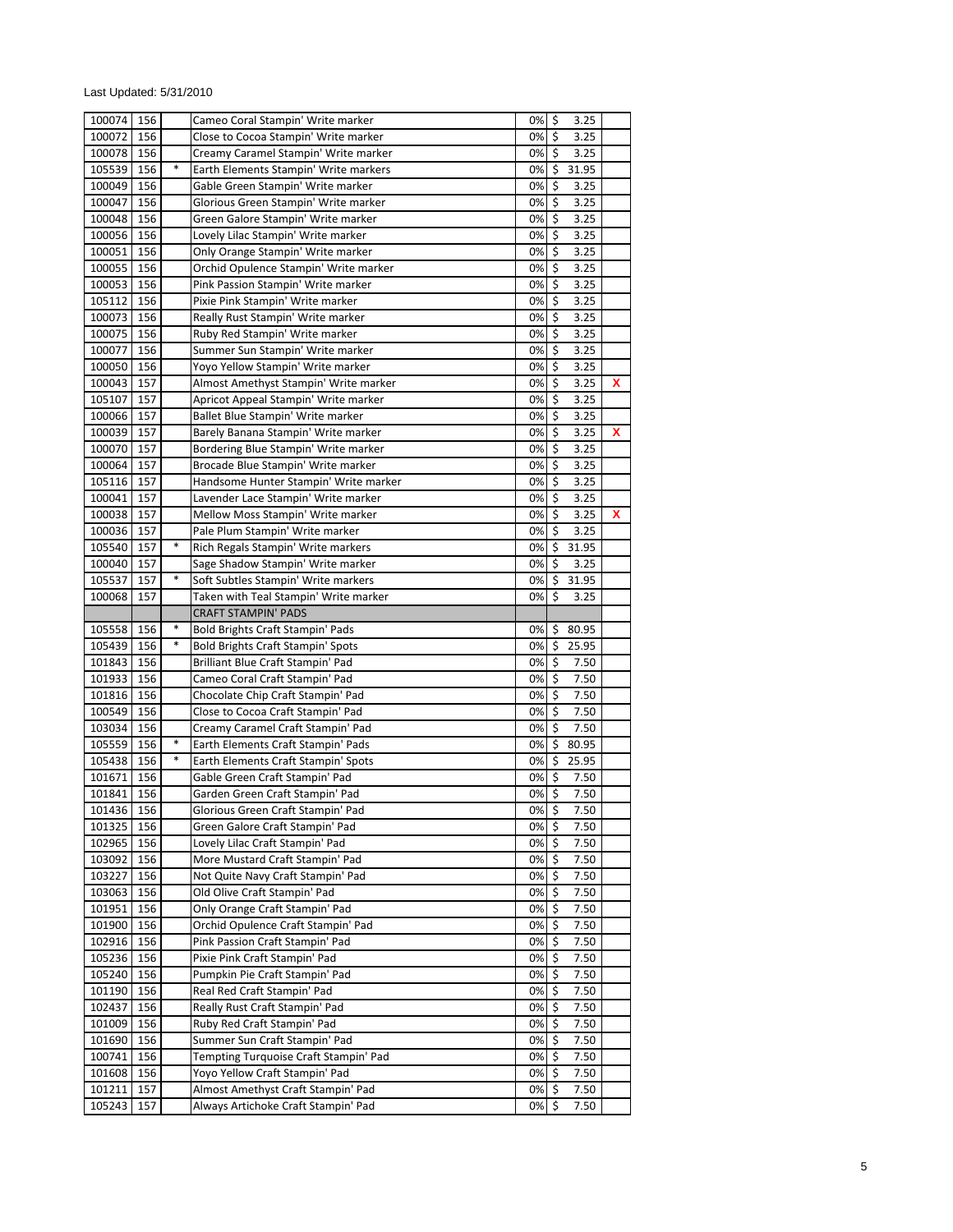| 105242 | 157 |        | Apricot Appeal Craft Stampin' Pad         | 0%    | \$<br>7.50                       |  |
|--------|-----|--------|-------------------------------------------|-------|----------------------------------|--|
| 102855 | 157 |        | Ballet Blue Craft Stampin' Pad            | 0%    | \$<br>7.50                       |  |
| 101609 | 157 |        | Barely Banana Craft Stampin' Pad          | 0%    | \$<br>7.50                       |  |
| 105233 | 157 |        | Bashful Blue Craft Stampin' Pad           | 0%    | \$<br>7.50                       |  |
| 102080 | 157 |        | Blush Blossom Craft Stampin' Pad          | 0%    | 7.50<br>\$                       |  |
| 101374 | 157 |        | Bordering Blue Craft Stampin' Pad         | 0%    | \$<br>7.50                       |  |
| 105238 | 157 |        | Bravo Burgundy Craft Stampin' Pad         | 0%    | \$<br>7.50                       |  |
| 101593 | 157 |        | Brocade Blue Craft Stampin' Pad           | 0%    | $\zeta$<br>7.50                  |  |
| 105241 | 157 |        | Certainly Celery Craft Stampin' Pad       | 0%    | \$<br>7.50                       |  |
| 105234 | 157 |        | Elegant Eggplant Craft Stampin' Pad       | 0%    | \$<br>7.50                       |  |
| 105239 | 157 |        | Handsome Hunter Craft Stampin' Pad        | 0%    | \$<br>7.50                       |  |
|        | 157 |        | Lavender Lace Craft Stampin' Pad          |       | $\overline{\mathcal{S}}$         |  |
| 103144 |     |        | Mellow Moss Craft Stampin' Pad            | 0%    | 7.50                             |  |
| 101054 | 157 |        |                                           | 0%    | \$<br>7.50                       |  |
| 103181 | 157 |        | Night of Navy Craft Stampin' Pad          | 0%    | \$<br>7.50                       |  |
| 103271 | 157 |        | Pale Plum Craft Stampin' Pad              | 0%    | \$<br>7.50                       |  |
| 102869 | 157 |        | Perfect Plum Craft Stampin' Pad           | 0%    | \$<br>7.50                       |  |
| 100857 | 157 |        | Pretty in Pink Craft Stampin' Pad         | 0%    | \$<br>7.50                       |  |
| 105235 | 157 |        | Regal Rose Craft Stampin' Pad             | 0%    | \$<br>7.50                       |  |
| 105560 | 157 | $\ast$ | Rich Regals Craft Stampin' Pads           | 0%    | \$<br>80.95                      |  |
| 105437 | 157 | $\ast$ | Rich Regals Craft Stampin' Spots          | 0%    | \$<br>25.95                      |  |
| 101545 | 157 |        | Rose Red Craft Stampin' Pad               | 0%    | \$<br>7.50                       |  |
| 103251 | 157 |        | Sage Shadow Craft Stampin' Pad            | 0%    | \$<br>7.50                       |  |
| 105237 | 157 |        | So Saffron Craft Stampin' Pad             | 0%    | \$<br>7.50                       |  |
| 105561 | 157 | $\ast$ | Soft Subtles Craft Stampin' Pads          | 0%    | \$<br>80.95                      |  |
| 105370 | 157 | $\ast$ | Soft Subtles Craft Stampin' Spots         | 0%    | \$<br>25.95                      |  |
| 100617 | 157 |        | Taken with Teal Craft Stampin' Pad        | 0%    | \$<br>7.50                       |  |
|        |     |        | <b>CRAFT INK REFILLS</b>                  |       |                                  |  |
|        |     |        |                                           |       |                                  |  |
| 105443 | 156 |        | Bold Brights Craft Stampin' Ink refill    | 0%    | \$<br>45.95                      |  |
| 103006 | 156 |        | Brilliant Blue Craft Stampin' Ink refill  | 0%    | $\boldsymbol{\zeta}$<br>4.25     |  |
| 101033 | 156 |        | Cameo Coral Craft Stampin' Ink refill     | 0%    | \$<br>4.25                       |  |
| 100925 | 156 |        | Close To Cocoa Craft Stampin' Ink refill  | 0%    | \$<br>4.25                       |  |
| 102004 | 156 |        | Creamy Caramel Craft Stampin' Ink refill  | 0%    | \$<br>4.25                       |  |
| 105442 | 156 |        | Earth Elements Craft Stampin' Ink refill  | 0%    | \$<br>45.95                      |  |
| 101232 | 156 |        | Gable Green Craft Stampin' Ink refill     | 0%    | \$<br>4.25                       |  |
| 100434 | 156 |        | Glorious Green Craft Stampin' Ink refill  | 0%    | \$<br>4.25                       |  |
| 102772 | 156 |        | Green Galore Craft Stampin' Ink refill    | 0%    | \$<br>4.25                       |  |
| 101695 | 156 |        | Lovely Lilac Craft Stampin' Ink refill    | 0%    | $\overline{\mathcal{S}}$<br>4.25 |  |
| 102111 | 156 |        | Only Orange Craft Stampin' Ink refill     | 0%    | \$<br>4.25                       |  |
| 100464 | 156 |        | Orchid Opulence Craft Stampin' Ink refill | 0%    | \$<br>4.25                       |  |
| 103036 | 156 |        | Pink Passion Craft Stampin' Ink refill    | 0%    | \$<br>4.25                       |  |
| 105150 | 156 |        | Pixie Pink Craft Stampin' Ink refill      | 0%    | \$<br>4.25                       |  |
| 103014 | 156 |        | Really Rust Craft Stampin' Ink refill     | 0%    | \$<br>4.25                       |  |
| 102448 | 156 |        | Ruby Red Craft Stampin' Ink refill        | 0% \$ | 4.25                             |  |
| 102765 | 156 |        | Summer Sun Craft Stampin' Ink refill      | 0%    | $\overline{\phantom{a}}$<br>4.25 |  |
| 103325 | 156 |        | Yoyo Yellow Craft Stampin' Ink refill     | 0%    | \$<br>4.25                       |  |
|        |     |        | Almost Amethyst Craft Stampin' Ink refill | 0%    | $\ddot{\mathsf{S}}$              |  |
| 102282 | 157 |        |                                           |       | 4.25                             |  |
| 105166 | 157 |        | Apricot Appeal Craft Stampin' Ink refill  | 0%    | \$<br>4.25                       |  |
| 101732 | 157 |        | Ballet Blue Craft Stampin' Ink refill     | 0%    | $\ddot{\mathsf{S}}$<br>4.25      |  |
| 101676 | 157 |        | Barely Banana Craft Stampin' Ink refill   | 0%    | \$<br>4.25                       |  |
| 100935 | 157 |        | Blush Blossom Craft Stampin' Ink refill   | 0%    | \$<br>4.25                       |  |
| 102530 | 157 |        | Bordering Blue Craft Stampin' Ink refill  | 0%    | \$<br>4.25                       |  |
| 100788 | 157 |        | Brocade Blue Craft Stampin' Ink refill    | 0%    | \$<br>4.25                       |  |
| 105163 | 157 |        | Handsome Hunter Craft Stampin' Ink refill | 0%    | \$<br>4.25                       |  |
| 101590 | 157 |        | Lavender Lace Craft Stampin' Ink refill   | 0%    | $\ddot{\mathsf{S}}$<br>4.25      |  |
| 101967 | 157 |        | Mellow Moss Craft Stampin' Ink refill     | 0%    | \$<br>4.25                       |  |
| 102202 | 157 |        | Pale Plum Craft Stampin' Ink refill       | 0%    | $\zeta$<br>4.25                  |  |
| 105440 | 157 |        | Rich Regals Craft Stampin' Ink refills    | 0%    | \$<br>45.95                      |  |
| 100711 | 157 |        | Sage Shadow Craft Stampin' Ink refill     | 0%    | $\zeta$<br>4.25                  |  |
| 105441 | 157 |        | Soft Subtles Craft Stampin' Ink refills   | 0%    | \$<br>45.95                      |  |
| 102049 | 157 |        | Taken with Teal Craft Stampin' Ink refill | 0%    | \$<br>4.25                       |  |
|        |     |        | <b>SPECIALTY PAPERS</b>                   |       |                                  |  |
|        |     |        |                                           |       |                                  |  |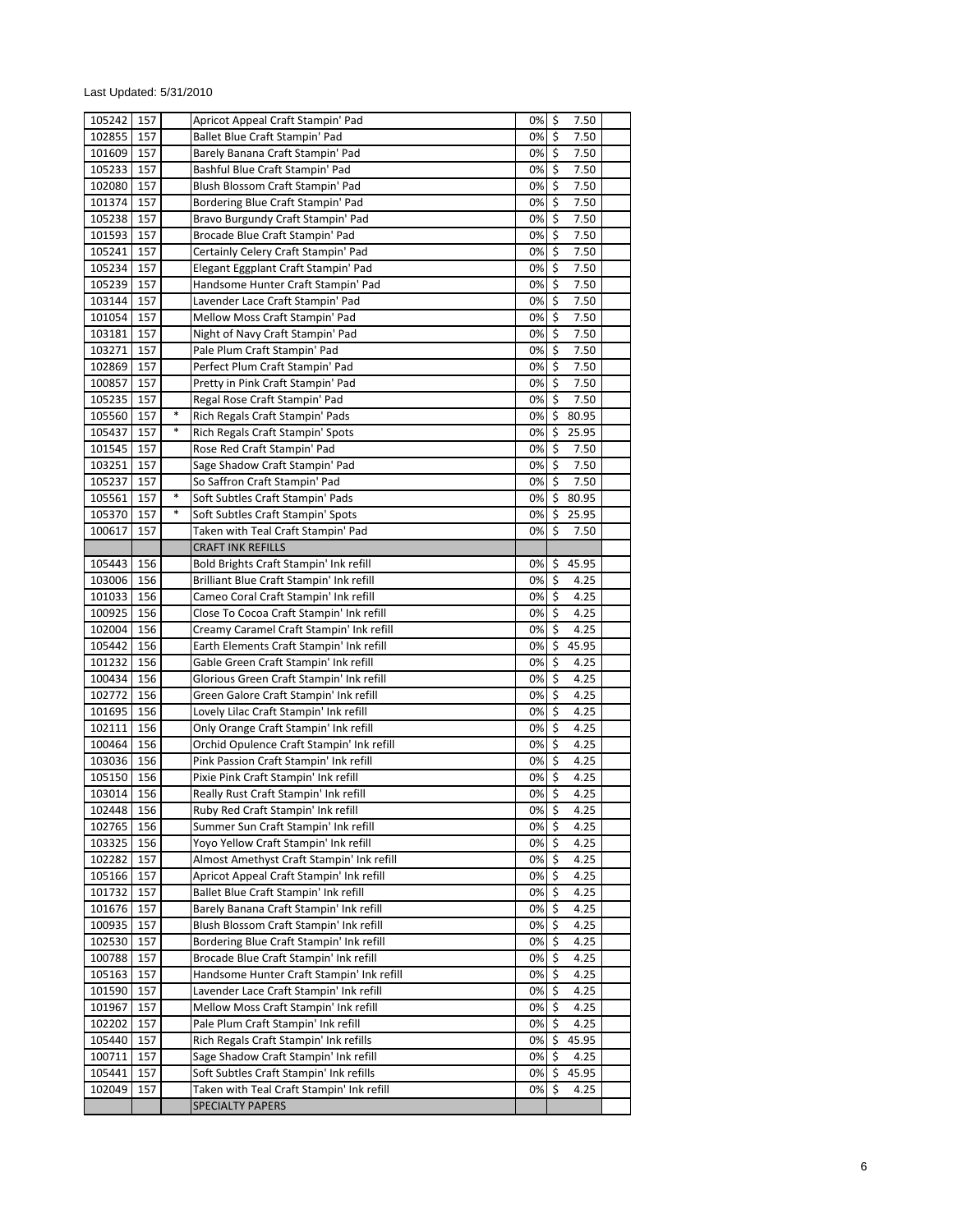| 115669 | 158 | Bride Specialty paper (12" x 12")                           | 0%    | \$        | 13.95 |  |
|--------|-----|-------------------------------------------------------------|-------|-----------|-------|--|
| 116479 | 158 | Bridesmaid Specialty paper (12" x 12")                      | 0%    | \$        | 13.95 |  |
| 116478 | 158 | Groom Specialty paper (12" x 12")                           | 0%    | \$        | 13.95 |  |
|        |     | <b>DESIGNER SERIES PAPER</b>                                |       |           |       |  |
| 115671 | 160 | Cottage Wall Designer Series paper (12" x 12")              | 25%   | \$        | 7.46  |  |
| 115672 | 160 | Merry Moments Designer Series paper (12" x 12")             | 25%   | \$        | 7.46  |  |
| 115677 | 161 | Cast-A-Spell Designer Series paper (12" x 12")              | 25%   | \$        | 7.46  |  |
| 115678 | 161 | Tall Tales Designer Series paper (12" x 12")                | 25%   | \$        | 7.46  |  |
| 115675 | 162 | Razzleberry Lemonade Designer Series paper (12" x 12")      | 25%   | \$        | 7.46  |  |
| 113992 | 162 | Tea Party Designer Series paper (12" x 12")                 | 25%   | \$        | 7.46  |  |
| 116234 | 13  | Designer Series Paper Patterns Pack III (Hostess Level 1)   | 0%    | <b>NA</b> |       |  |
| 115668 | 160 | Autumn Traditions Designer Series paper (12" x 12")         | 0%    | \$        | 9.95  |  |
| 115670 | 160 | Nouveau Chic Designer Series paper (12" x 12")              | 0%    | \$        | 9.95  |  |
|        |     | Bashful Blue Patterns Designer Series paper (12" x 12")     |       |           |       |  |
| 112151 | 161 |                                                             | 0%    | \$        | 9.95  |  |
| 115684 | 161 | Bermuda Bay Patterns Designer Series paper (12" x 12")      | 0%    | \$        | 9.95  |  |
| 112154 | 161 | Certainly Celery Patterns Designer Series paper (12" x 12") | 0%    | \$        | 9.95  |  |
| 112164 | 161 | Chocolate Chip Patterns Designer Series paper (12" x 12")   | 0%    | \$        | 9.95  |  |
| 115686 | 161 | Crushed Curry Patterns Designer Series paper (12" x 12")    | 0%    | \$        | 9.95  |  |
| 115689 | 161 | Dusty Durango Patterns Designer Series paper (12" x 12")    | 0%    | \$        | 9.95  |  |
| 115680 | 161 | Kaleidoscope Designer Series paper (12" x 12")              | 0%    | \$        | 9.95  |  |
| 115687 | 161 | Melon Mambo Patterns Designer Series paper (12" x 12")      | 0%    | $\zeta$   | 9.95  |  |
| 112160 | 161 | Old Olive Patterns Designer Series paper (12" x 12")        | 0%    | \$        | 9.95  |  |
| 112158 | 161 | Perfect Plum Patterns Designer Series paper (12" x 12")     | 0%    | \$        | 9.95  |  |
| 113976 | 161 | Pink Flamingo Designer Series paper (12" x 12")             | 0%    | \$        | 9.95  |  |
| 112159 | 161 | Pumpkin Pie Patterns Designer Series paper (12" x 12")      | 0%    | $\zeta$   | 9.95  |  |
| 115685 | 161 | Rich Razzlebery Patterns Designer Series paper (12" x 12")  | 0%    | \$        | 9.95  |  |
| 112162 | 161 | Rose Red Patterns Designer Series paper (12" x 12")         | 0%    | \$        | 9.95  |  |
| 112152 | 161 | So Saffron Patterns Designer Series paper (12" x 12")       | 0%    | \$        | 9.95  |  |
|        | 161 |                                                             |       | $\zeta$   | 9.95  |  |
| 115688 |     | Soft Suede Patterns Designer Series paper (12" x 12")       | 0%    |           |       |  |
| 113974 | 162 | Bella Bleu Designer Series paper (12" x 12")                | 0%    | \$        | 9.95  |  |
| 114018 | 162 | Flock Together Designer Series paper (12" x 12")            | 0%    | \$        | 9.95  |  |
| 115676 | 162 | Holiday Lounge Designer Series paper (12" x 12")            | 0%    | \$        | 9.95  |  |
| 113995 | 162 | Jackpot Designer Series paper (12" x 12")                   | 0%    | \$        | 9.95  |  |
| 115679 | 163 | Storybook Specialty Designer Series paper (12" x 12")       | 0%    | \$        | 11.95 |  |
| 115674 | 163 | The Write Stuff Specialty Designer Series paper (12" x 12") | 0%    | \$        | 11.95 |  |
| 115673 | 163 | Thoroughly Modern Designer Series paper (12" x 12")         | 0%    | \$        | 9.95  |  |
| 114038 | 163 | To the Nines Specialty Designer Series paper (12" x 12")    | 0%    | \$        | 11.95 |  |
|        |     | <b>SIMPLY SCRAPPIN'</b>                                     |       |           |       |  |
| 115700 | 164 | Sunny Day Simply Scrappin'                                  | 0%    | \$        | 19.95 |  |
| 115696 | 165 | Christmas Jingle Simply Scrappin'                           | 0%    | \$        | 19.95 |  |
| 115699 | 165 | Cool Kids Simply Scrappin'                                  | 0%    | \$        | 19.95 |  |
| 115694 | 165 | Moments & Milestones Simply Scrappin'                       | 0%    | \$        | 19.95 |  |
| 115697 | 166 | <b>Guest Book Simply Scrappin'</b>                          | 0% \$ |           | 19.95 |  |
| 115695 | 166 | Happy B-day Simply Scrappin'                                | 0% \$ |           | 19.95 |  |
| 113059 | 166 | Petal Party Simply Scrappin'                                | 0% \$ |           | 19.95 |  |
| 113918 | 167 | Love Sparkles Simply Scrappin'                              | 0%    | \$        | 19.95 |  |
| 114326 | 167 | Tailor Made Simply Scrappin'                                | 0%    | \$        | 19.95 |  |
|        |     | <b>SIMPLY SENT</b>                                          |       |           |       |  |
| 115704 | 170 | Petite Pansies Simply Sent                                  | 0%    |           | 42.95 |  |
|        |     | For You Phrases Simply Sent                                 |       | -Ş        |       |  |
| 115703 | 171 |                                                             | 0%    | \$        | 42.95 |  |
| 114598 | 171 | No One Like You Simply Sent                                 | 0%    | $\zeta$   | 42.95 |  |
| 114579 | 172 | 2U Simply Sent Card Elements & More                         | 0%    | \$        | 24.95 |  |
| 114585 | 172 | It's about You Simply Sent Card Elements & More             | 0%    | \$        | 24.95 |  |
| 114594 | 172 | Thanks x 2 Simply Sent Card Elements & More                 | 0%    | \$        | 24.95 |  |
| 112962 | 173 | Estrella del Rock Elementos para Tarjetas                   | 0%    | \$        | 15.95 |  |
| 112028 | 173 | Flower Power Simply Sent Card Elements                      | 0%    | \$        | 15.95 |  |
| 112021 | 173 | Rock Star Simply Sent Card Elements                         | 0%    | \$        | 15.95 |  |
| 114572 | 173 | Thankful Thinking Simply Sent Card Elements                 | 0%    | \$        | 15.95 |  |
|        |     | <b>KITS</b>                                                 |       |           |       |  |
| 116214 | 174 | Princess party kit                                          | 50%   | \$        | 7.98  |  |
| 116213 | 175 | Pirate party kit                                            | 50%   | \$        | 7.98  |  |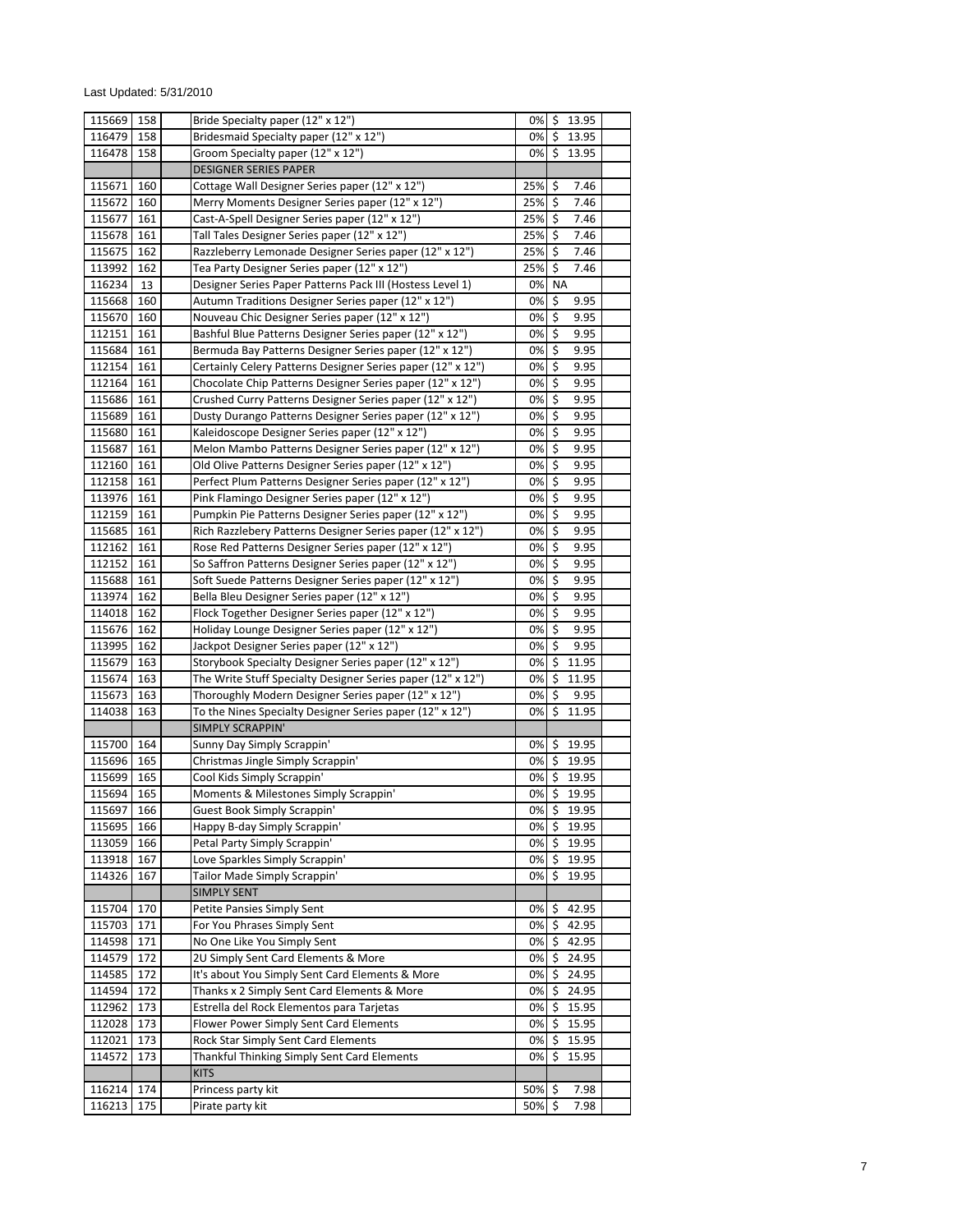| 115667 | 175        |        | Holiday Photo card kit                                                                         | 0%       |                           | \$19.95      |  |
|--------|------------|--------|------------------------------------------------------------------------------------------------|----------|---------------------------|--------------|--|
| 116762 | 208        |        | Best of the Bunch mini note kit                                                                | 0%       | S.                        | 9.95         |  |
| 116764 | 208        |        | Take Your Place mini note kit                                                                  | 0%       | \$                        | 9.95         |  |
|        |            |        | <b>RUB-ONS</b>                                                                                 |          |                           |              |  |
|        |            |        |                                                                                                |          |                           |              |  |
| 115728 | 176        |        | Dots & Designs Rub-Ons                                                                         | 0%       | \$                        | 11.95        |  |
| 115730 | 176        |        | Dotted Delicates Rub-Ons                                                                       | 0%       | \$                        | 11.95        |  |
| 115725 | 176        |        | So Cool Rub-Ons                                                                                | 0%       | \$                        | 11.95        |  |
| 111804 | 177        |        | Chit Chat Rub-Ons                                                                              | 0%       | $\mathsf{\$}$             | 10.95        |  |
| 113889 | 177        |        | Laughter and Love Rub-Ons                                                                      | 0%       | \$                        | 10.95        |  |
| 113886 | 177        |        | Planter Box Rub-Ons                                                                            | 0%       | \$                        | 10.95        |  |
| 115731 | 177        |        | Autumn Harvest Rub-Ons                                                                         | 0%       | \$                        | 10.95        |  |
| 115729 | 177        |        | Spooky Treats Rub-Ons                                                                          | 0%       | $\boldsymbol{\zeta}$      | 10.95        |  |
| 115727 | 177        |        | Wedding Words Rub-Ons                                                                          | 0%       | \$                        | 10.95        |  |
|        |            |        | <b>EMBELLISHMENTS</b>                                                                          |          |                           |              |  |
| 112571 | 178        |        | Circle Designer brads                                                                          | 50%      | \$                        | 2.98         |  |
| 112572 | 178        |        | Star Designer brads                                                                            | 50%      | \$                        | 2.98         |  |
| 112581 | 179        |        | $1/2$ " Library clips                                                                          | 50%      | $\ddot{\mathsf{S}}$       | 3.48         |  |
| 114348 | 179        |        | <b>Basic Jumbo grommets</b>                                                                    | 50%      | $\ddot{\mathsf{S}}$       | 3.48         |  |
| 114349 | 179        |        | <b>Basic Small grommets</b>                                                                    | 50%      | \$                        | 3.48         |  |
| 114345 | 181        |        | Basic Gray corduroy buttons                                                                    | 50%      | $\mathsf{\dot{S}}$        | 4.98         |  |
|        |            |        | Chocolate Chip corduory buttons                                                                | 50%      | \$                        | 4.98         |  |
| 114339 | 181        | $\ast$ |                                                                                                |          |                           |              |  |
| 116313 | 181        | $\ast$ | Playground Designer buttons                                                                    | 50%      | $\ddot{\mathsf{S}}$       | 3.98         |  |
| 116312 | 181        |        | <b>Sherbet Designer buttons</b>                                                                | 50%      | -\$                       | 3.98         |  |
| 109108 | 178        |        | Antique Brass Build-A-Brad                                                                     | 25%      | -\$                       | 7.46         |  |
| 112583 | 179        | *      | Flower Assortment Designer brads                                                               | 25%      | $\mathsf{\$}$             | 5.21         |  |
| 114301 | 180        |        | <b>Sweet Sticky Cuts</b>                                                                       | 25%      | \$                        | 6.71         |  |
| 114333 | 181        | $\ast$ | <b>Button Latte Designer buttons</b>                                                           | 25%      | \$                        | 5.96         |  |
| 114340 | 181        |        | Kraft corduroy buttons                                                                         | 25%      | \$                        | 7.46         |  |
| 114342 | 181        |        | Pumpkin Pie corduroy buttons                                                                   | 25%      | $\zeta$                   | 7.46         |  |
| 114343 | 181        |        | Summer Sun corduroy buttons                                                                    | 25%      | \$                        | 7.46         |  |
| 106955 | 178        | $\ast$ | Earth Elements brads                                                                           | 0%       | \$                        | 8.95         |  |
| 109114 | 178        | $\ast$ | <b>Pretties Kit</b>                                                                            | 0%       | \$                        | 29.95        |  |
| 106953 | 178        | $\ast$ | Rich Regals brads                                                                              | 0%       | \$                        | 8.95         |  |
| 106954 | 178        | *      | Soft Subtles brads                                                                             | 0%       | \$                        | 8.95         |  |
| 109109 | 178        |        | Vintage brads                                                                                  | 0%       | \$                        | 8.95         |  |
| 106957 | 179        | $\ast$ | <b>Bold Brights brads</b>                                                                      | 0%       | \$                        | 8.95         |  |
| 110753 | 180        |        | <b>Blue Bead Duo</b>                                                                           | 0%       | $\boldsymbol{\zeta}$      | 9.95         |  |
| 110720 |            |        | <b>Flower Fusion Accents &amp; Elements</b>                                                    |          | \$                        | 14.95        |  |
|        | 180        |        |                                                                                                | 0%       |                           |              |  |
| 110754 | 180        |        | Green Bead Duo                                                                                 | 0%       | $\zeta$                   | 9.95         |  |
| 111109 | 180        |        | Letters Sticky Cuts                                                                            | 0%       | \$                        | 8.95         |  |
| 104266 | 180        |        | Micro Beads                                                                                    | 0%       | \$                        | 5.25         |  |
| 110732 | 180        |        | Orange Bead Duo                                                                                | 0%       | \$                        | 9.95         |  |
| 110752 | 180        |        | Pink Bead Duo                                                                                  | 0% \$    |                           | 9.95         |  |
| 110731 | 180        |        | Red Bead Duo                                                                                   | 0%       | $\sqrt{5}$                | 9.95         |  |
| 110733 | 180        |        | Silver Bead Duo                                                                                | 0%       | $\zeta$                   | 9.95         |  |
| 103374 | 181        |        | Circle Aluminum Metal Edge tags                                                                | 0%       | $\ddot{\mathsf{S}}$       | 4.25         |  |
| 105447 | 181        |        | Clear buttons                                                                                  | 0%       | \$                        | 4.95         |  |
| 107421 | 181        |        | Fresh Favorites I buttons                                                                      | 0%       | $\zeta$                   | 6.95         |  |
| 107422 | 181        |        | Fresh Favorites II buttons                                                                     | 0%       | \$                        | 6.95         |  |
|        |            |        | <b>RIBBONS</b>                                                                                 |          |                           |              |  |
| 115608 | 183        |        | Real Red 3/4" polka-dot grosgrain ribbon                                                       | 50%      | -\$                       | 4.48         |  |
| 111848 | 182        |        | Bashful Blue 1" double-stitched grosgrain ribbon                                               | 25%      | $\zeta$                   | 6.71         |  |
| 113883 | 182        |        | Old Olive 1/2" striped grosgrain ribbon                                                        | 25%      | \$                        | 5.96         |  |
| 113882 | 182        |        | Pretty in Pink 1/2" striped grosgrain ribbon                                                   | 25%      | $\ddot{\mathsf{S}}$       | 5.96         |  |
| 111846 | 182        |        | Rose Red 1" double-stitched grosgrain ribbon                                                   | 25%      | \$                        | 6.71         |  |
| 113699 | 182        |        | So Saffron 1/2" striped grosgrain ribbon                                                       | 25%      | \$                        | 5.96         |  |
| 110717 | 182        |        | Bashful Blue 1/2" striped grosgrain ribbon                                                     | 0%       | \$                        | 7.95         |  |
| 115610 | 182        |        | Bermuda Bay 1/2" polka-dot grosgrain ribbon                                                    | 0%       | \$                        | 9.95         |  |
| 111849 | 182        |        | Chocolate Chip 1" double-stitched grosgrain ribbon                                             | 0%       | \$                        | 8.95         |  |
|        |            |        |                                                                                                |          |                           |              |  |
| 115614 | 182<br>182 |        | Crushed Curry 1/2" polka-dot grosgrain ribbon<br>Dusty Durango 1/2" polka-dot grosgrain ribbon | 0%<br>0% | $\ddot{\mathsf{S}}$<br>\$ | 9.95<br>9.95 |  |
| 115609 |            |        |                                                                                                |          |                           |              |  |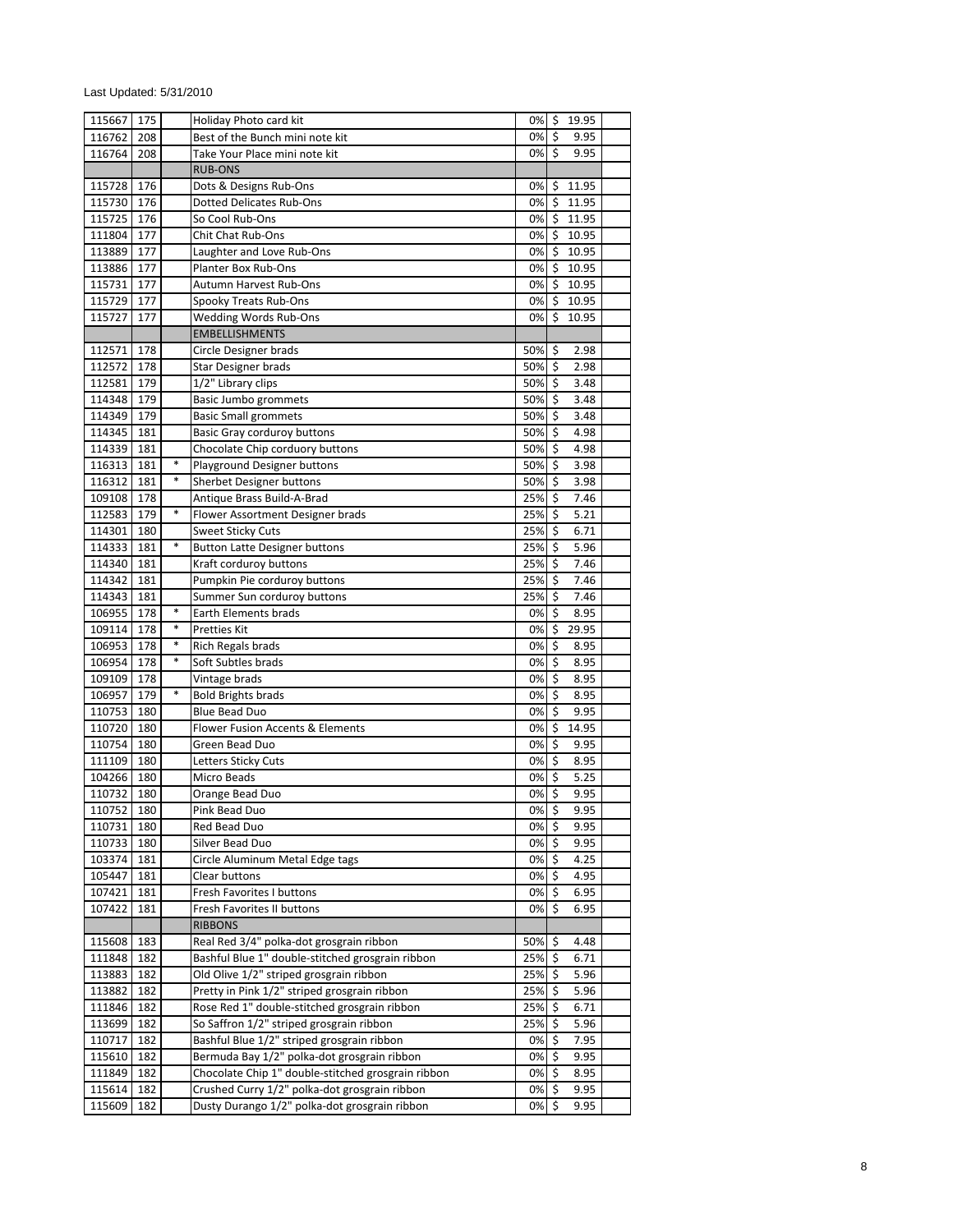| 116231           | 182        |        | <b>Elementary Ribbon Originals</b>               | 0%          | \$                  | 9.95          |  |
|------------------|------------|--------|--------------------------------------------------|-------------|---------------------|---------------|--|
| 116230           | 182        |        | Masterpiece Ribbon Originals                     | 0%          | \$                  | 9.95          |  |
| 115611           | 182        |        | Melon Mambo 1/2" polka-dot grosgrain ribbon      | 0%          | \$                  | 9.95          |  |
| 116232           | 182        |        | <b>Orchard Ribbon Originals</b>                  | 0%          | $\mathsf{\$}$       | 9.95          |  |
| 115607           | 182        |        | Real Red 1" double-stitched grosgrain ribbon     | 0%          | \$                  | 8.95          |  |
| 110714           | 182        |        | Real Red 1/2" striped grosgrain ribbon           | 0%          | \$                  | 7.95          |  |
|                  |            |        | Rich Razzleberry 1/2" polka-dot grosgrain ribbon | 0%          | \$                  |               |  |
| 115613           | 182        |        |                                                  |             |                     | 9.95          |  |
| 115612           | 182        |        | Soft Suede 1/2" polka-dot grosgrain ribbon       | 0%          | \$                  | 9.95          |  |
| 109035           | 183        |        | Always Artichoke 1/4" grosgrain ribbon           | 0%          | \$                  | 4.95          |  |
| 109040           | 183        |        | Apricot Appeal 1/4" grosgrain ribbon             | 0%          | \$                  | 4.95          |  |
| 109029           | 183        |        | Bashful Blue 1/4" grosgrain ribbon               | 0%          | \$                  | 4.95          |  |
| 109066           | 183        |        | Bashful Blue taffeta ribbon                      | 0%          | $\zeta$             | 6.95          |  |
| 109064           | 183        |        | Basic Gray taffeta ribbon                        | 0%          | \$                  | 6.95          |  |
| 104832           | 183        |        | Black gingham ribbon                             | 0%          | \$                  | 7.50          |  |
| 109028           | 183        |        | Bravo Burgundy 1/4" grosgrain ribbon             | 0%          | \$                  | 4.95          |  |
| 109053           | 183        |        | Bravo Burgundy 5/8" grosgrain ribbon             | 0%          | \$                  | 7.95          |  |
| 109057           | 183        |        | Brocade Blue 5/8" grosgrain ribbon               | 0%          | \$                  | 7.95          |  |
| 111367           | 183        | *      | Chocolate Chip 1/4" grosgrain ribbon             | 0%          | \$                  | 4.95          |  |
|                  |            | *      | Chocolate Chip 1-1/4" striped grosgrain ribbon   | 0%          | \$                  |               |  |
| 115617           | 183        | $\ast$ |                                                  |             |                     | 8.95          |  |
| 109051           | 183        |        | Chocolate Chip 5/8" grosgrain ribbon             | 0%          | \$                  | 7.95          |  |
| 109065           | 183        | *      | Chocolate Chip taffeta ribbon                    | 0%          | \$                  | 6.95          |  |
| 109039           | 183        |        | Elegant Eggplant 1/4" grosgrain ribbon           | 0%          | \$                  | 4.95          |  |
| 109068           | 183        |        | Kraft taffeta ribbon                             | 0%          | \$                  | 6.95          |  |
| 109033           | 183        |        | Mellow Moss 1/4" grosgrain ribbon                | 0%          | \$                  | 4.95          |  |
| 109069           | 183        |        | Mellow Moss taffeta ribbon                       | 0%          | \$                  | 6.95          |  |
| 110715           | 183        |        | Pumpkin Pie 1/2" striped grosgrain ribbon        | 0%          | \$                  | 7.95          |  |
| 104827           | 183        |        | Red gingham ribbon                               | 0%          | \$                  | 7.50          |  |
| 109056           | 183        |        | Regal Rose 5/8" grosgrain ribbon                 | 0%          | \$                  | 7.95          |  |
| 111366           | 183        |        | Rose Red 1/4" grosgrain ribbon                   | 0%          | \$                  | 4.95          |  |
| 111369           | 183        |        | Sage Shadow 1/4" grosgrain ribbon                | 0%          | \$                  | 4.95          |  |
|                  |            |        |                                                  |             |                     |               |  |
| 109038           | 183        |        | Tempting Turquoise 1/4" grosgrain ribbon         | 0%          | \$                  | 4.95          |  |
|                  |            |        |                                                  |             |                     |               |  |
| 105245           | 183        | $\ast$ | Twill tape                                       | 0%          | \$                  | 5.95          |  |
|                  |            |        | <b>ON BOARD</b>                                  |             |                     |               |  |
| 112085           | 184        | $\ast$ | On Board Essentials                              | 0%          | \$                  | 12.95         |  |
| 112084           | 184        |        | On Board Loads of Letters                        | 0%          | \$                  | 12.95         |  |
| 112456           | 185        |        | On Board album (8-1/2" x 8-1/2")                 | 0%          | \$                  | 13.95         |  |
| 112087           | 185        |        | On Board Batch of Blooms                         | 0%          | \$                  | 14.95         |  |
| 110713           | 185        |        | On Board large Book Basics                       | 0%          | \$                  | 7.95          |  |
| 110712           | 185        |        | On Board small Book Basics                       | 0%          | \$                  | 5.95          |  |
| 109192           | 185        |        | On Board clipboard (13" x 7-1/2")                | 0%          | \$                  | 15.95         |  |
| 109191           | 185        |        |                                                  | 0%          |                     | 6.50          |  |
|                  |            | *      | On Board clipboard (4-1/2" x 9")                 |             | \$                  |               |  |
| 109182           | 185        |        | On Board Lots of Letters                         | 0%          | $\mathsf{\$}$       | 12.95         |  |
| 113893           | 185        |        | On Board So Tweet                                |             |                     | 0% \$14.95    |  |
| 112083           | 185        |        | On Board Timeless Type                           | 0%          | \$                  | 12.95         |  |
| 112455           | 185        |        | Page protector (8-1/2" x 8-1/2")                 | 0%          | \$                  | 5.95          |  |
|                  |            |        | punch                                            |             |                     |               |  |
| 109046           | 186        | *      | 1" Circle punch                                  | 0%          |                     | \$10.95       |  |
| 104390           | 186        | *      | 1/2" Circle punch                                | 0%          | $\ddot{\mathsf{S}}$ | 5.95          |  |
| 104403           | 186        | *      | 1-1/4" Circle punch                              | 0%          | $\ddot{\varsigma}$  | 15.95         |  |
| 104400           | 186        | $\ast$ | 1-1/4" Square punch                              | 0%          | $\zeta$             | 15.95         |  |
| 112004           | 186        | *      | 1-3/4" Circle punch                              | 0%          | \$                  | 15.95         |  |
| 104401           | 186        | *      | 1-3/8" Circle punch                              | 0%          | \$                  | 15.95         |  |
| 103375           | 186        | *      | 1-3/8" Square punch                              | 0%          | \$                  | 15.95         |  |
|                  |            | $\ast$ |                                                  |             | $\zeta$             |               |  |
| 109047           | 186        | *      | 3/16" Corner Rounder punch                       | 0%          |                     | 6.95          |  |
| 107217           | 186        | *      | 3/4" Circle punch                                | 0%          | \$                  | 10.95         |  |
| 107305           | 186        |        | Large Oval punch                                 | 0%          | \$                  | 15.95         |  |
| 109042           | 186        | $\ast$ | Photo Corners punch                              | 0%          | \$                  | 15.95         |  |
| 107304           | 186        | *      | Small Oval punch                                 | 0%          | -\$                 | 15.95         |  |
| 108264           | 186        | $\ast$ | Small Tag punch                                  | 0%          | $\ddot{\mathsf{S}}$ | 15.95         |  |
| 107215<br>105934 | 186<br>186 | $\ast$ | Tag Corner punch<br>Tag punch                    | $0\%$<br>0% | \$<br>\$            | 6.95<br>15.95 |  |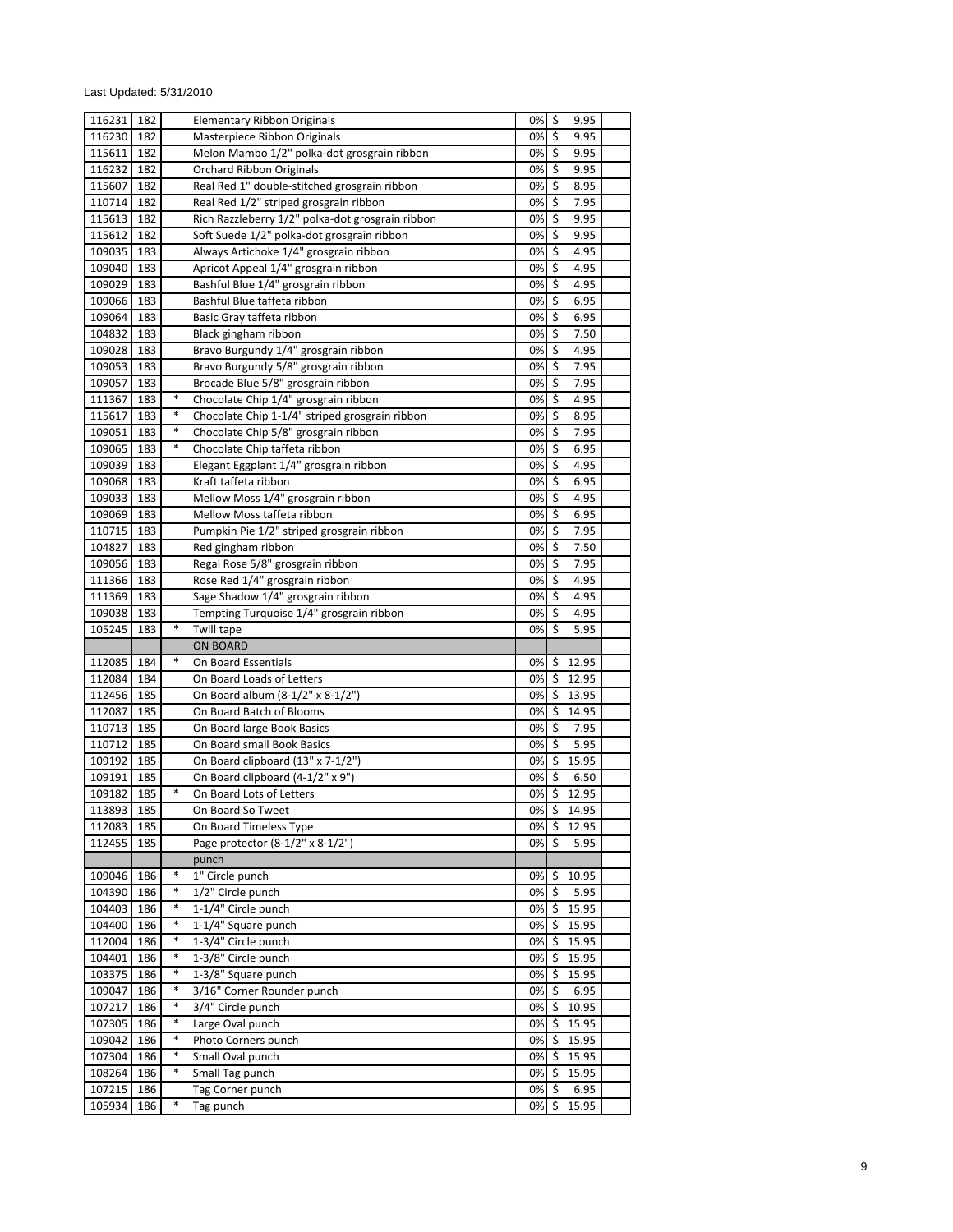|        |     | *      |                                                |       |                              |  |
|--------|-----|--------|------------------------------------------------|-------|------------------------------|--|
| 107214 | 186 |        | Ticket Corner punch                            | 0%    | \$<br>6.95                   |  |
| 109183 | 186 |        | Trio Flower punch                              | 0%    | \$<br>15.95                  |  |
| 112082 | 186 | $\ast$ | Wide Oval punch                                | 0%    | \$15.95                      |  |
| 109041 | 187 | $\ast$ | 5-Petal Flower punch                           | 0%    | Ś.<br>15.95                  |  |
| 110711 | 187 | *      | <b>Boho Blossoms punch</b>                     | 0%    | \$<br>15.95                  |  |
| 116629 | 187 | $\ast$ | <b>Butterfly punch</b>                         | 0%    | \$<br>15.95                  |  |
| 112208 | 187 | $\ast$ | Curly Label punch                              | 0%    | \$<br>15.95                  |  |
| 107590 | 187 | $\ast$ | Designer Label punch                           | 0%    | \$<br>15.95                  |  |
| 105088 | 187 |        | Double Rectangle punch                         | 0%    | \$<br>5.95                   |  |
| 113692 | 187 | *      | Eyelet Border punch                            | 0%    | \$<br>15.95                  |  |
|        |     | $\ast$ |                                                |       |                              |  |
| 113693 | 187 | $\ast$ | Full Heart punch                               | 0%    | \$<br>15.95                  |  |
| 113694 | 187 |        | Heart to Heart punch                           | 0%    | \$<br>15.95                  |  |
| 105089 | 187 |        | Horizontal Slot punch                          | 0%    | \$<br>5.95                   |  |
| 116628 | 187 | $\ast$ | Jumbo Snowflake punch                          | 0%    | \$<br>15.95                  |  |
| 110710 | 187 | $\ast$ | Large Star punch                               | 0%    | \$<br>15.95                  |  |
| 116630 | 187 | $\ast$ | Modern Label punch                             | 0%    | \$<br>15.95                  |  |
| 110709 | 187 |        | My Way punch                                   | 0%    | \$<br>15.95                  |  |
| 108340 | 187 | *      | Round Tab punch                                | 0%    | \$<br>15.95                  |  |
| 109043 | 187 | *      | Scallop Circle punch                           | 0%    | \$<br>15.95                  |  |
| 112091 | 187 | $\ast$ | Scallop Edge punch                             | 0%    | \$<br>15.95                  |  |
| 114889 | 187 | *      | Scallop Oval punch                             | 0%    | \$<br>15.95                  |  |
| 112081 | 187 | *      | Scallop Square punch                           | 0%    | \$<br>15.95                  |  |
| 104388 | 187 | *      | Slit punch                                     | 0%    | \$<br>5.95                   |  |
|        |     | *      |                                                |       |                              |  |
| 108341 | 187 | $\ast$ | Spiral punch                                   | 0%    | \$<br>10.95                  |  |
| 109045 | 187 |        | Star punch                                     | 0%    | \$<br>10.95                  |  |
| 105090 | 187 | $\ast$ | Word Window punch                              | 0%    | \$<br>15.95                  |  |
|        |     |        | <b>DRY EMBOSSING TOOLS</b>                     |       |                              |  |
| 109540 | 188 |        | Dots Classy Brass template                     | 0%    | \$<br>15.95                  |  |
| 111807 | 188 |        | Floral Frenzy Classy Brass template            | 0%    | \$<br>15.95                  |  |
| 109542 | 188 |        | Pick a Petal Classy Brass template             | 0%    | \$<br>21.95                  |  |
| 109541 | 188 |        | Priceless Classy Brass template                | 0%    | \$<br>15.95                  |  |
| 109539 | 188 |        | Punches Plus Classy Brass template             | 0%    | \$<br>20.95                  |  |
| 107412 | 188 |        | Seeing Spots Classy Brass template             | 0%    | $\boldsymbol{\zeta}$<br>9.95 |  |
| 100716 | 188 |        | Empressor stylus                               | 0%    | \$<br>10.95                  |  |
| 102888 | 188 |        | Light table                                    | 0%    | \$<br>49.95                  |  |
|        |     |        | <b>OTHER INKS</b>                              |       |                              |  |
|        |     |        | Encore! Gold ink refill                        |       |                              |  |
| 101242 | 190 |        |                                                | 0%    | \$<br>4.25                   |  |
| 102124 | 190 |        | Encore! Silver ink refill                      | 0%    | \$<br>4.25                   |  |
| 101017 | 190 |        | Encore! Gold ink pad                           | 0%    | \$<br>8.95                   |  |
| 101039 | 190 |        | Encore! Silver ink pad                         | 0%    | \$<br>8.95                   |  |
|        |     |        | <b>SIZZIX DIES</b>                             |       |                              |  |
| 114529 | 196 |        | Birds & Branches Sizzlits Decorative Strip die | 0%    | \$<br>19.95                  |  |
| 113442 | 196 |        | Daisy Flower Sizzlits die                      | 0% \$ | 4.95                         |  |
| 113454 | 196 |        | Flowers Sizzlits Decorative Strip die          | 0%    | $\zeta$<br>19.95             |  |
| 113455 | 196 |        | Loopy Flowers Sizzlits Decorative Strip die    | 0%    | \$<br>19.95                  |  |
| 113444 | 196 |        | Sparkle Sizzlits die                           | 0%    | \$<br>4.95                   |  |
| 113446 | 197 |        | Build a Flower #2 Sizzlits die set             | 0%    | \$<br>19.95                  |  |
| 113447 | 197 |        | Spring Flowers Sizzlits die set                | 0%    | \$<br>19.95                  |  |
| 113457 | 198 |        | Tulipe Bigz die                                | 0%    | \$<br>21.95                  |  |
| 113465 | 199 |        | Bird w/ Leaves and Flower Bigz die             | 0%    | \$<br>19.95                  |  |
|        |     |        | Build a Flower Bigz die                        |       |                              |  |
| 113471 | 199 |        |                                                | 0%    | \$<br>19.95                  |  |
| 114522 | 199 |        | Decorative Accent #2 Bigz die                  | 0%    | \$<br>19.95                  |  |
| 113470 | 199 |        | Flower Layers w/ Leaf Bigz die                 | 0%    | \$<br>19.95                  |  |
| 114524 | 199 |        | Fringed Flower Bigz die                        | 0%    | \$<br>19.95                  |  |
| 113467 | 199 |        | Petal Card Bigz die                            | 0%    | \$<br>19.95                  |  |
| 114519 | 201 |        | Bag w/ Scallops Bigz XL die                    | 0%    | \$<br>34.95                  |  |
| 116759 | 201 |        | Pop-Up 3D Ball Bigz XL die                     | 0%    | \$<br>39.95                  |  |
| 114527 | 202 |        | Flower Layers #3 Originals die                 | 0%    | \$<br>15.95                  |  |
| 113458 | 202 |        | Flower Layers Originals die                    | 0%    | \$<br>15.95                  |  |
|        |     |        | <b>STORAGE</b>                                 |       |                              |  |
| 105525 | 203 |        | Forget-Me-Not Keeper                           | 0%    | 11.95<br>\$.                 |  |
|        |     |        |                                                |       |                              |  |